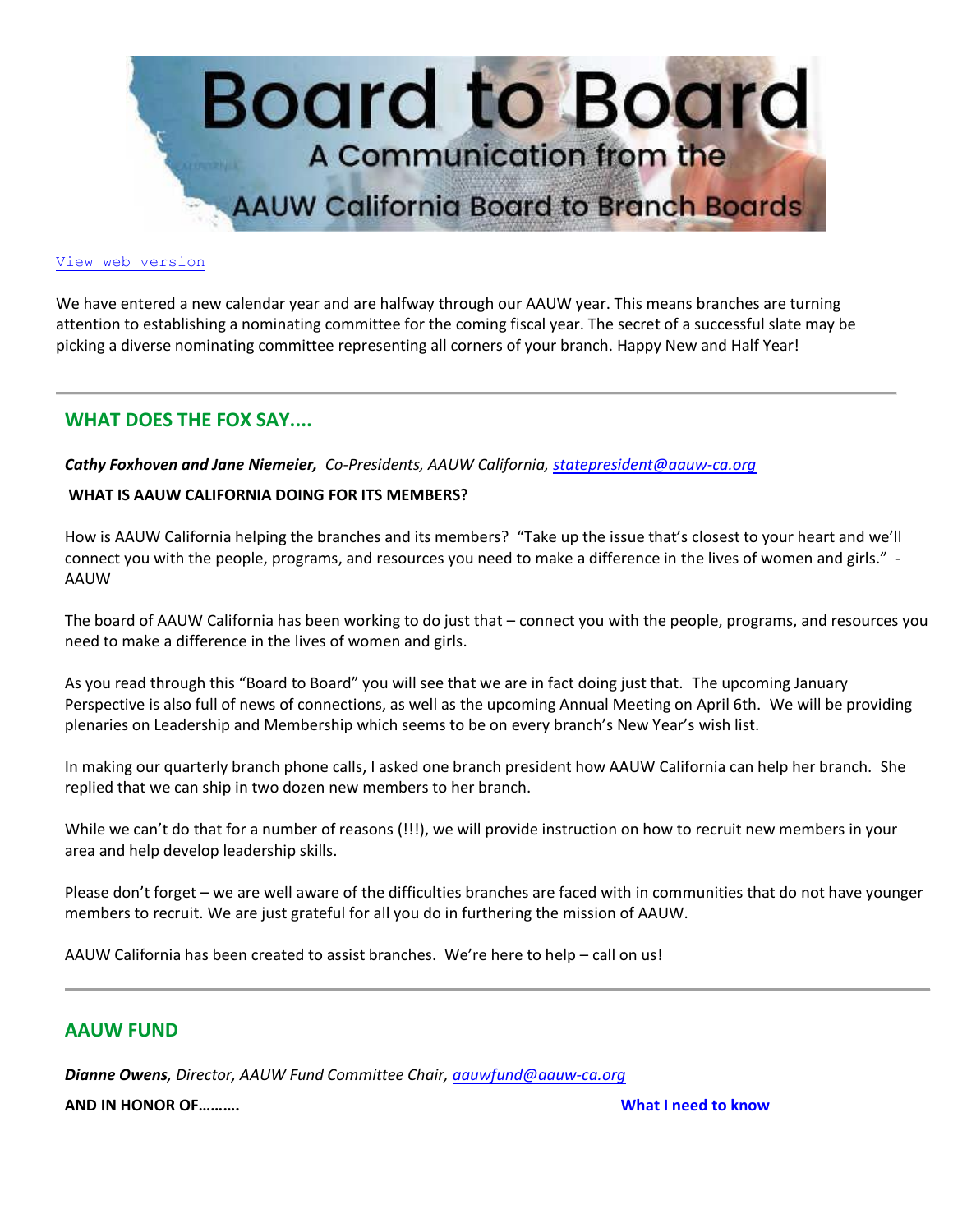#### **BRANCH NAMED GIFTS**

Your individual and branch contributions have been sent to AAUW National by December 31, 2018! Now it is time to think about honoring your branch or community members who have embodied AAUW's Mission and Strategic Plan.

- For every \$750 donated to AAUW Fund in 2018, you can honor one person or organization!
- The deadline for submitting your Named Gift honorees is February 15, 2019.
- Click here for the "[Branch Named Gift Honoree Nomination Form](https://bor.aauw-ca.org/sendy/l/892iUf2Z3Hxblitd0dEvE47A/10Bxu763X763v47Vukw6dIjCVw/3xifqKz8W763pHUgGbw9SM763w)."
- You can put all your honorees on one form from your branch.
- Certificates will be mailed to you or given to you at a future meeting.

#### **STATE NAMED GIFT**

Do you know someone who has worked tirelessly for AAUW California to further AAUW's Mission and to support equity for all? If so, please nominate them for their contribution to AAUW by completing the "[State Named Gift](https://bor.aauw-ca.org/sendy/l/892iUf2Z3Hxblitd0dEvE47A/8923PILt6dpgugu3VyG5XLRw/3xifqKz8W763pHUgGbw9SM763w)  [Honoree Nomination Form.](https://bor.aauw-ca.org/sendy/l/892iUf2Z3Hxblitd0dEvE47A/8923PILt6dpgugu3VyG5XLRw/3xifqKz8W763pHUgGbw9SM763w)" The deadline is February 15, 2019.

Each branch AAUW Fund Chair should have received an email on December 13th entitled "New Resources for Branch Fundraising." It included a video and an updated Funds diagram showing branches how their fundraising efforts will support the new Strategic Plan that will impact the lives of women and girls into the future. If you or someone in your branch didn't receive the email, it is posted on the home page of the AAUW California website. You can also access it directly [HERE.](https://bor.aauw-ca.org/sendy/l/892iUf2Z3Hxblitd0dEvE47A/QwxSMI763U89224dMrmPRUKfeA/3xifqKz8W763pHUgGbw9SM763w) Please let me know if you need further information.

### **WEBTEAM**

### *Sandi Gabe, [Webmaster,](mailto:Communications@aauw-ca.org) [webteam@aauw-ca.org](mailto:webteam@aauw-ca.org)*

#### **KEEP US OUT OF YOUR SPAM FOLDER!**

One of the goals of the AAUW California Communication Team is to increase the number of branch and state leaders who have access to and open this monthly newsletter.

It's possible that you or your branch leader or state committee members are not receiving the B2B because a spam filter has identified our email as spam, junk or bulk email.

In order to assure that you can receive our communications please add our email address [siteadmin@aauw-ca.org] or domain [aauw-ca.org] to your email program "whitelist."

Instructions for Gmail, Outlook, and Yahoo can be found [HERE.](https://bor.aauw-ca.org/sendy/l/892iUf2Z3Hxblitd0dEvE47A/bgxdRr5GNGS9yB8N4KOBSA/3xifqKz8W763pHUgGbw9SM763w)

Instructions for AOL can be found [HERE.](https://bor.aauw-ca.org/sendy/l/892iUf2Z3Hxblitd0dEvE47A/M7fr78lYDubu1jZH3BjTog/3xifqKz8W763pHUgGbw9SM763w)

The branch can honor someone as a Branch Named Honoree or a State Named Honoree.

#### **What I need to do**

Complete the appropriate application by February 15.

### **Should I include this in my branch newsletter?**

No, this information is primarily for branch leaders.

#### **What I need to know**

Are all of my branch leaders receiving the Board to Board?

#### **What I need to do**

Add [siteadmin@aauw-ca.org](mailto:Siteadmin@aauw-ca.org) and/or AAUW.org to your email whitelist.

### **Should I include this in my branch newsletter?**

No, this information is primarily for branch leaders.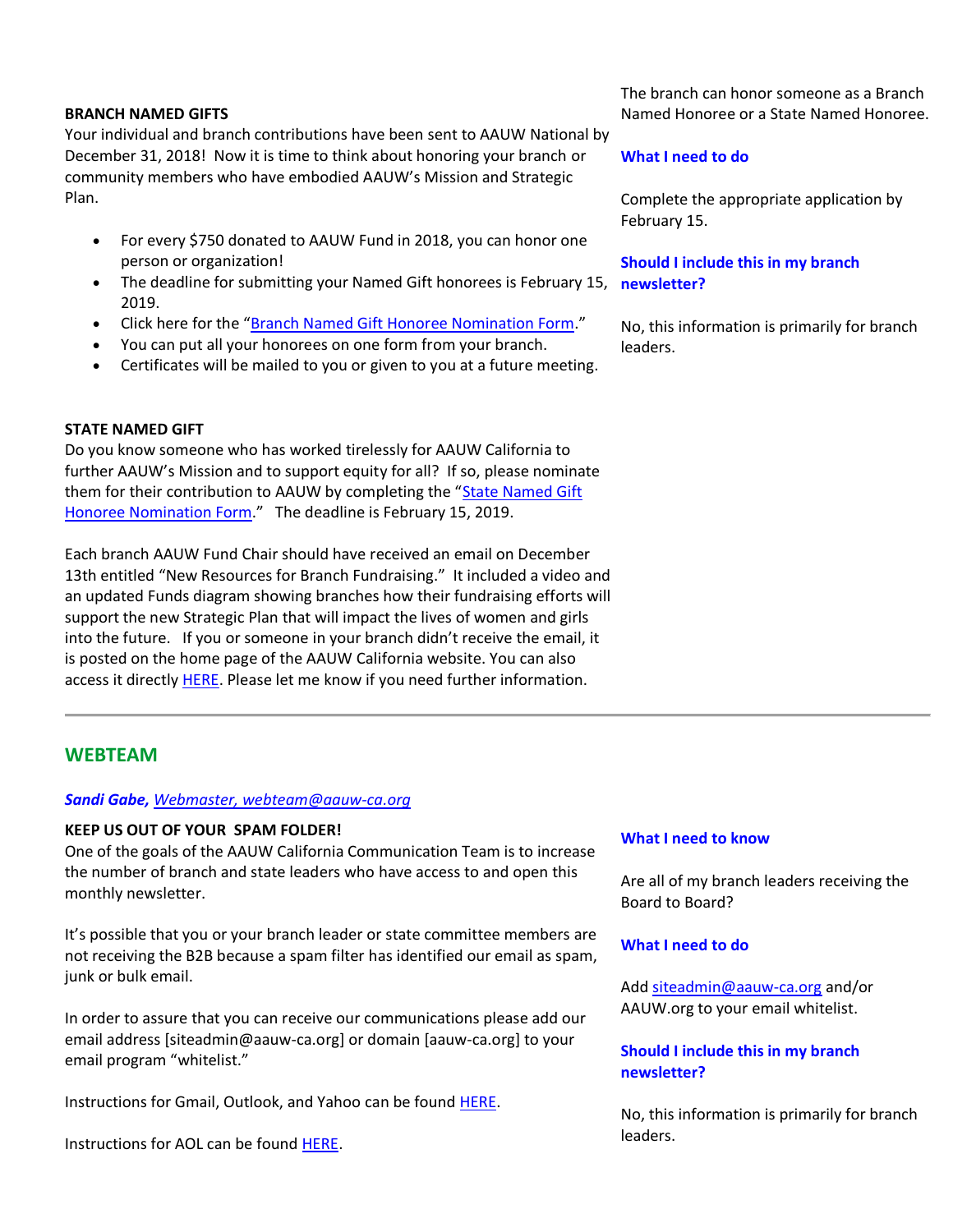If you are using another email, you can google for instructions.

Pass this information on to your fellow branch leaders or state committee members to assure that they also receive important messages from AAUW California.

# **FINANCE**

*Pat Ferrer, Chief Financial Officer, Finance Committee Chair, [cfo@aauw-ca.org](mailto:cfo@aauw-ca.org)*

#### **DO YOU NEED A CERTIFICATE OF INSURANCE?**

As announced in the September and October Board to Board, we have a new insurance broker (The Stratton Agency) and a new point of contact (Rachel Schupe). Please use the new form to [request a Certificate of Insurance.](https://bor.aauw-ca.org/sendy/l/892iUf2Z3Hxblitd0dEvE47A/x0IsDVmO3PN7xXG3N4fhKw/3xifqKz8W763pHUgGbw9SM763w) Please write legibly or submit via the computer.

Thank you to all of the branch treasurers that responded to the survey regarding the Finance Committee's strategic plan goal. We will be testing using Quicken for branch financial recording and reporting.

Thank you to all the branch treasurers! I know this is a job that requires many hours every month to do and the first few months can be the busiest.

As a new year starts, I encourage all of you reading this B2Bto resolve to share

membership. One cannot predict who among them might be a future leader. Asking a member to share a job or be on a committee might entice them to

#### **What I need to know**

AAUW has a new insurance broker.

#### **What I need to do**

Use the new [form](https://bor.aauw-ca.org/sendy/l/892iUf2Z3Hxblitd0dEvE47A/x0IsDVmO3PN7xXG3N4fhKw/3xifqKz8W763pHUgGbw9SM763w) on the website to request a Certificate of Insurance for branch events.

### **Should I include this in my branch newsletter?**

No, this information is primarily for branch leaders.

# **LEADERSHIP DEVELOPMENT**

step up to more responsibility.

*Sharyn Siebert, Director, Leadership Development Committee Chair, [leaderdev@aauw-ca.org](mailto:leaderdev@aauw-ca.org)*

#### **What I need to know**

The B2B has information which may inspire branch members to step up as leaders.

#### **What I need to do**

Share relevant B2B information and personally ask members to get involved.

### **Should I include this in my branch newsletter?**

No, this information is primarily for branch leaders.

# REMEMBER: personal requests work better than a general request for volunteers.

something relevant from it with not just your board, but your branch

### **NOMINATIONS & ELECTIONS**

*Susan Negrete, Nominations & Elections Chair, [nominating@aauw-ca.org](mailto:nominating@aauw-ca.org)*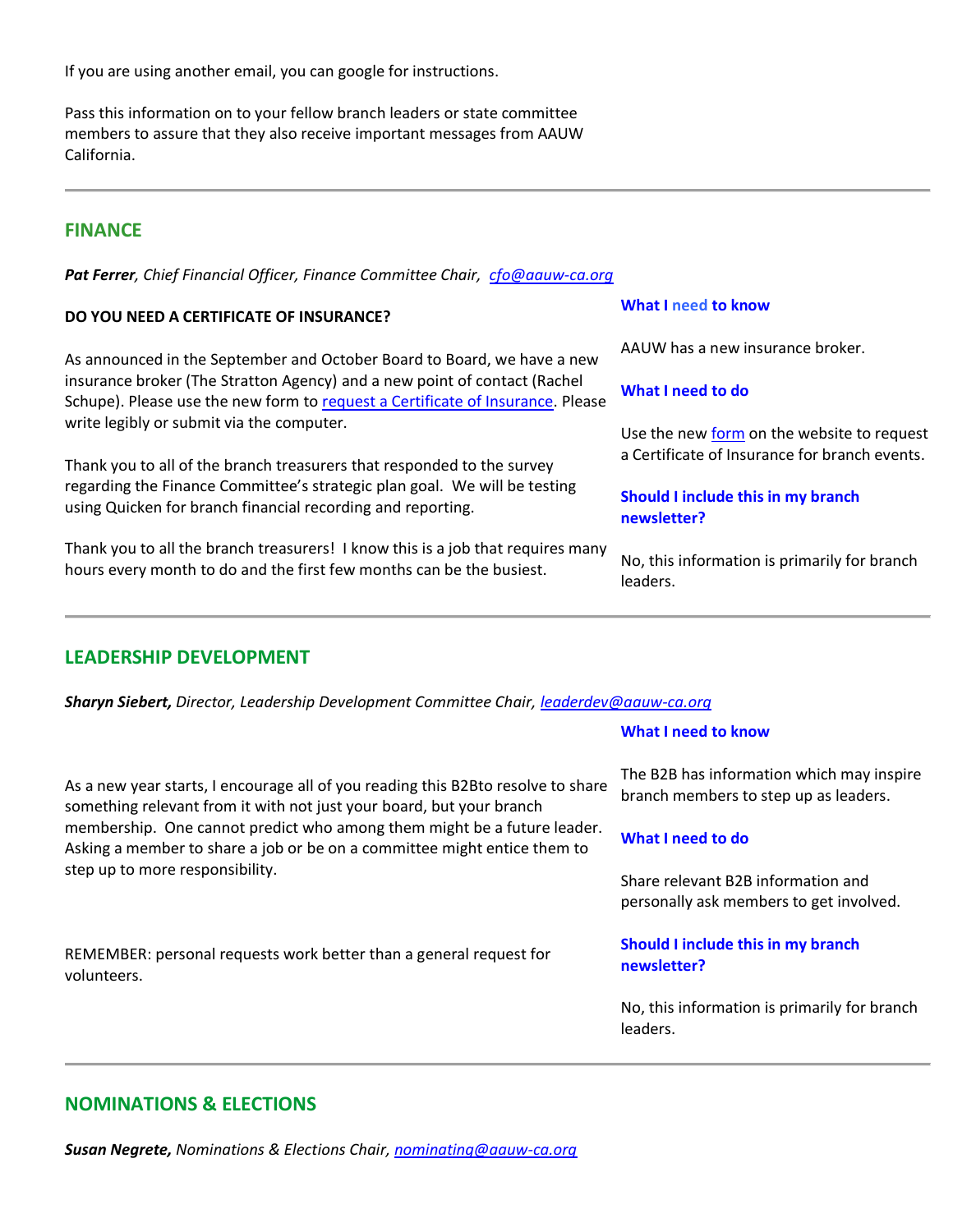Several candidates have stepped up to run for the following offices in the AAUW California 2019 election:

- Director
- President-Elect

The Nominations Committee continues to contact nominees for these important positions! If you have nominations, please contact [nominating@aauw-ca.org](mailto:nominating@aauw-ca.org) as soon as possible! Late candidates will be accepted until April 4, 2019, for the 3 open positions: CFO, Director at Large and President-Elect. Make sure they get an opportunity to board the Mission Train!

2019 Election candidates who met the December 1st deadline will be profiled in the winter edition of California Perspective and are currently listed on the [AAUW California website.](https://bor.aauw-ca.org/sendy/l/892iUf2Z3Hxblitd0dEvE47A/Nt8cZkaDkz8Hs31Sz6ni4Q/3xifqKz8W763pHUgGbw9SM763w) Review the candidates now and through the election period of April 22 – May 13, 2019.

Have you identified a willing late candidate? They can still hop on the Mission train!

Contact the Nominations & Elections Chair: [nominating@aauw-ca.org](mailto:nominating@aauw-ca.org)

We are grateful to branch and IBC leaders for their mentoring and support of the talented candidates who are running in our 2019 election.

Got election process questions? Click [here.](https://bor.aauw-ca.org/sendy/l/892iUf2Z3Hxblitd0dEvE47A/ex892airBpGkgxdD892892L763YENQ/3xifqKz8W763pHUgGbw9SM763w)

### **What I need to know**

Candidates are still being accepted for the AAUW California Board of Directors.

### **What I need to do**

Send nominations to by April 4 to [nominating@aauw-ca.org.](mailto:nominating@aauw-ca.org)

# **Should I include this in my branch newsletter?**

Yes, branch members may want to submit nominations.

# **PUBLIC POLICY**

### *Nancy Mahr, Director, Public Policy Committee Chair, [publicpolicy@aauw-ca.org](mailto:PublicPolicy@aauw-ca.org)*

### **A NEW YEAR FOR PUBLIC POLICY**

Thanks to the more than 500 who contributed to the AAUW California Public Policy Priorities revision and renewal. The Public Policy Committee is reviewing member input. Look for the proposed new priorities documented in the winter edition of the Perspective.

January begins the new state legislative session. Legislators will be introducing bills through February 22. Our advocate and the Public Policy Committee will be determining which bills address issues relating to our mission. As bills are selected for further action by AAUW, they will be posted online. You can access the bill list from the AAUW California website, under Advocacy, Bill Tracking.

AAUW California signed on to a letter from AAUW National urging the new Congress to take the next step toward equal pay and make passing the Paycheck Fairness Act a priority. You will be hearing more about this effort from AAUW National.

Make 2019 a big year for Public Policy in your branch.

### **What I need to know**

AAUW California is encouraging Congress to make passing the Paycheck Fairness Act a priority.

### **Should I include this in my branch newsletter?**

Yes, members should know how to track legislation relevant to AAUW.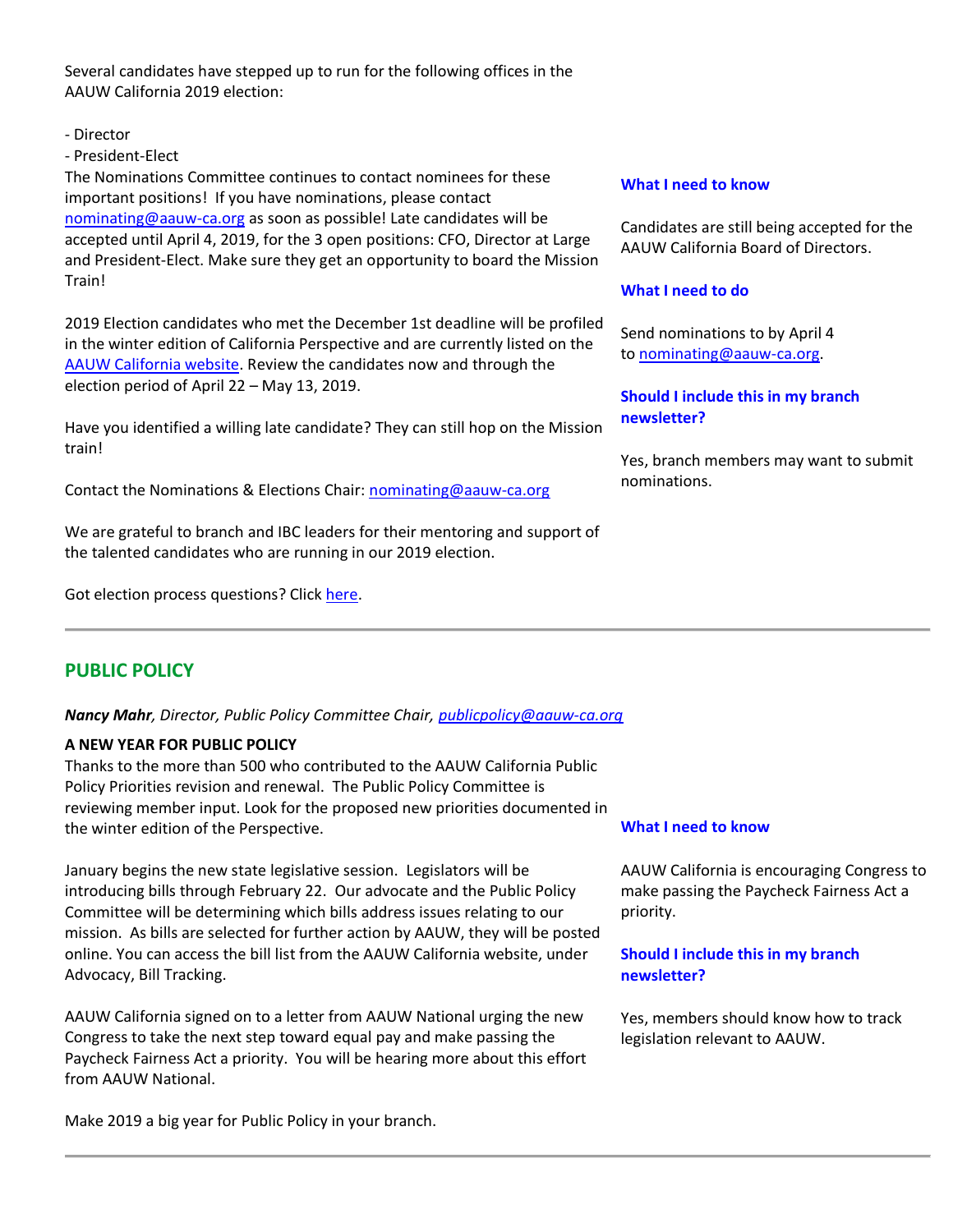# **TECH TREK**

#### *Linda Stinebaugh, Tech Trek State Coordinator, [techtrek@aauw-ca.org](mailto:techtrek@aauw-ca.org)*

#### **VOLUNTEERS NEEDED!**

Are you looking for something worthwhile to do in your spare time? We are looking for motivated individuals to volunteer for Tech Trek, our wonderful STEM program for girls. We have ten camps scattered throughout the state, so there is probably one located near you. If you have interest and skills appropriate for Tech Trek and would like to join us, please contact me at [techtrek@aauw-ca.org.](mailto:techtrek@aauw-ca.org) Our camps are looking for dorm moms, teachers, workshop presenters, on-site volunteers, future Camp Directors, web editors, a Financial Liaison, and a new State Coordinator, as I am termed out at the end of this camp season.

Working with Tech Trek is one of the most rewarding things you can do, as we are shaping the future by encouraging more girls to go into STEM careers. Come join the fun!

Check out the Tech [Trek website](https://bor.aauw-ca.org/sendy/l/892iUf2Z3Hxblitd0dEvE47A/7PKWQXh3x8RRRZ3ZWjYGXg/3xifqKz8W763pHUgGbw9SM763w) for more information about the

program.

# **PROJECT OVERSIGHT COMMITTEE**

*Lynne Batchelor, Project Oversight Committee Chair, [OC@aauw-ca.org](mailto:oc@aauw-ca.org)*

#### **FREE MONEY!**

Has your branch or Interbranch Council (IBC) or have you personally ever hoped to bring a wonderful project or program to fruition but just didn't have the money to manage it? AAUW California has the solution—apply for a State Project Grant! This year we have available two grants for \$500 each. The [application](https://bor.aauw-ca.org/sendy/l/892iUf2Z3Hxblitd0dEvE47A/YlCXnipz3BW763vV4zm3cv892Q/3xifqKz8W763pHUgGbw9SM763w) is available on our website and is quite simple to complete. There are no restrictions on the grants except that they must support our mission!

The deadline for your application is March 1, 2019! Claim your \$\$\$\$!

#### **What I need to know**

Tech Trek is looking for volunteers

#### **What I need to do**

Contact Linda Stinebaugh at [techtrek@aauw-ca.org](mailto:techtrek@aauw-ca.org) to volunteer.

### **Should I include this in my branch newsletter?**

Yes, branch members may want to volunteer.

#### **What I need to know**

Grants are available for branches to try new projects.

#### **What I need to do**

Complete the [application](https://bor.aauw-ca.org/sendy/l/892iUf2Z3Hxblitd0dEvE47A/YlCXnipz3BW763vV4zm3cv892Q/3xifqKz8W763pHUgGbw9SM763w) by March 1.

### **Should I include this in my branch newsletter?**

Yes, members may have suggestions for new projects for their branches.

### **INTERNATIONAL PROGRAMS**

*Indrani Chatterjee, International Program Committee Chair, [international@aauw-ca.org](mailto:international@aauw-ca.org)*